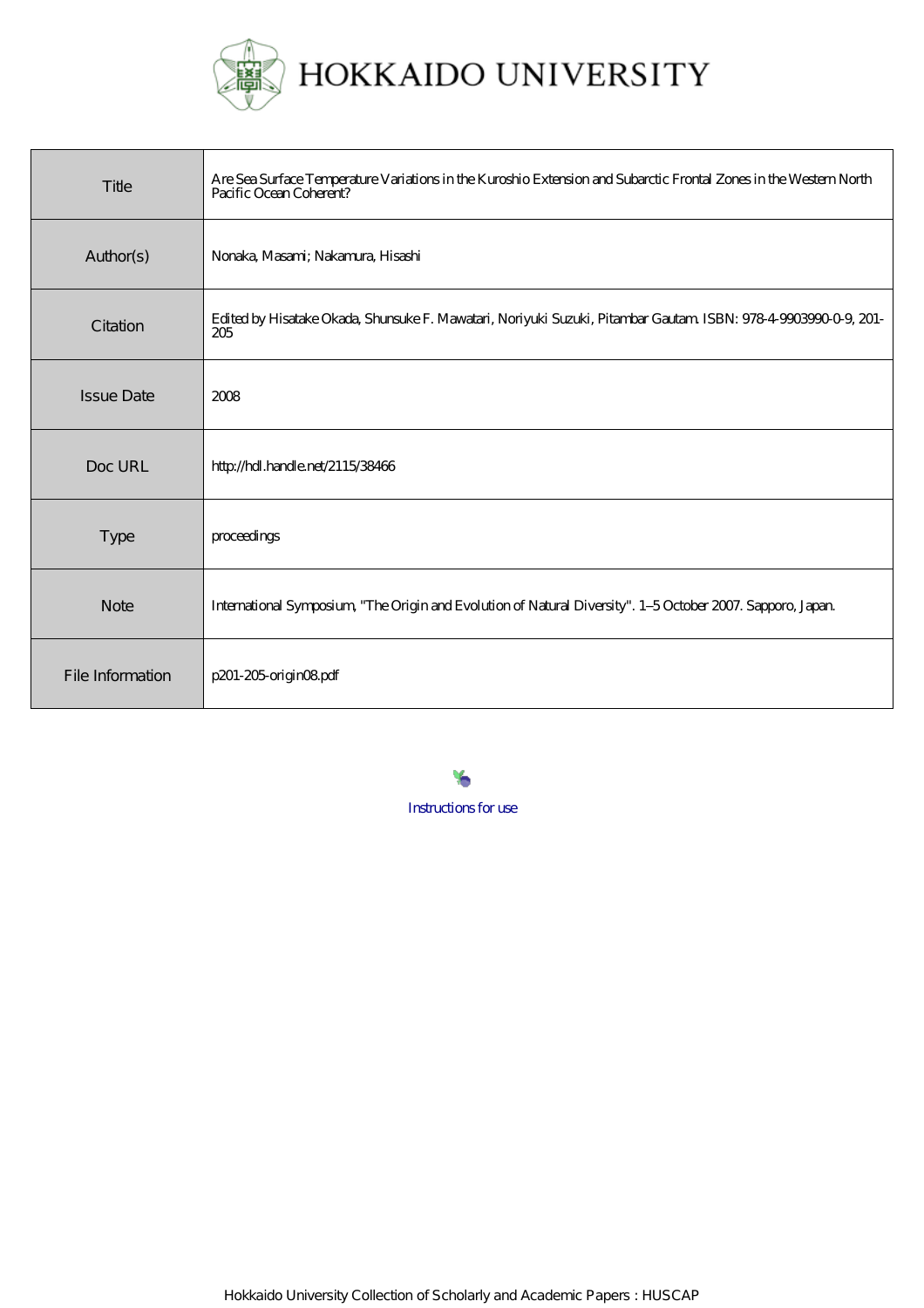# **Are Sea Surface Temperature Variations in the Kuroshio Extension and Subarctic Frontal Zones in the Western North Pacific Ocean Coherent?**

Masami Nonaka<sup>1,\*</sup> and Hisashi Nakamura<sup>1,2</sup>

*1 Frontier Research Center for Global Change, JAMSTEC, Yokohama, Japan 2 University of Tokyo, Tokyo, Japan*

# **ABSTRACT**

The western North Pacific region is one of the centers of action of decadal time scale variations in the atmosphere and ocean, and also oceanic ecosystem can be strongly influenced by the variations. One of the key variable of the decadal variations is sea surface temperature (SST) that varies as a result of interaction between the atmosphere and ocean. To improve our understanding of the key element, SST variaions in the two frontal zones in the western North Pacific Ocean, the Kuroshio Extension and subarctic frontal zones, are investigated on the basis of an *in situ* observational dataset. Interannual-to-decadal variations in these two frontal zones are not highly correlated, indicating that to some extent different mechanisms induce the SST variations in the frontal zones and those two frontal zone cannot be considered as a single frontal zone as has been done in most of previous studies. Meanwhile, the results are consistent with the recent studies that suggest different mechanisms for the variations in the two frontal zones on the basis of a solution to an eddy-resolving, i.e., very high horizontal resolution, ocean general circulation model.

**Keywords**: North Pacific, Sea surface temperature, Decadal variability

## **INTRODUCTION**

It has been well known that populations of sardine and anchovy vary on (inter-) decadal timescale with amplitude of more than one order (e.g., [1]). For the Japanese sardine, Ref. 2 showed that sea surface temperature anomalies (SSTAs) in the western North Pacific (NP) region have crucial impact on the natural mortality coefficient for the period from the postlarval stage to age 1, and thus the population, although how the SSTAs affect the oceanic ecosystem in the region has not been clarified yet. The western NP region is also known as one of the centers of action of Pacific decadal variability ([3], among others), and several studies have suggested

that air-sea interactions in the region may have a key role to induce or intensify the decadal variations [4–6]. The corresponding decadal SSTAs in the western NP are most prominent along the so-called Kuroshio-Oyashio Extension (KOE) front, the zonal oceanic front between the NP subtropical and subarctic gyres. Thus, to improve our knowledge on decadal variations in the atmosphere, ocean and ecosystem in the NP, it is crucial to understand how the SSTAs in the KOE region are induced and if the SSTAs have feedback to force atmospheric variations.

Ref. 7 then investigated the mechanism for the SSTAs on the basis of a hindcast integration of an eddy-resolving ocean general circulation model

<sup>\*</sup>Corresponding author, e-mail: nona@jamstec.go.jp

Information for use in citing this article: Okada, H., Mawatari, S.F., Suzuki, N. and Gautam, P. (eds.), *Origin and Evolution of Natural Diversity*, Proceedings of International Symposium "The Origin and Evolution of Natural Diversity", 1–5 October 2007, Sapporo, pp. 201–205.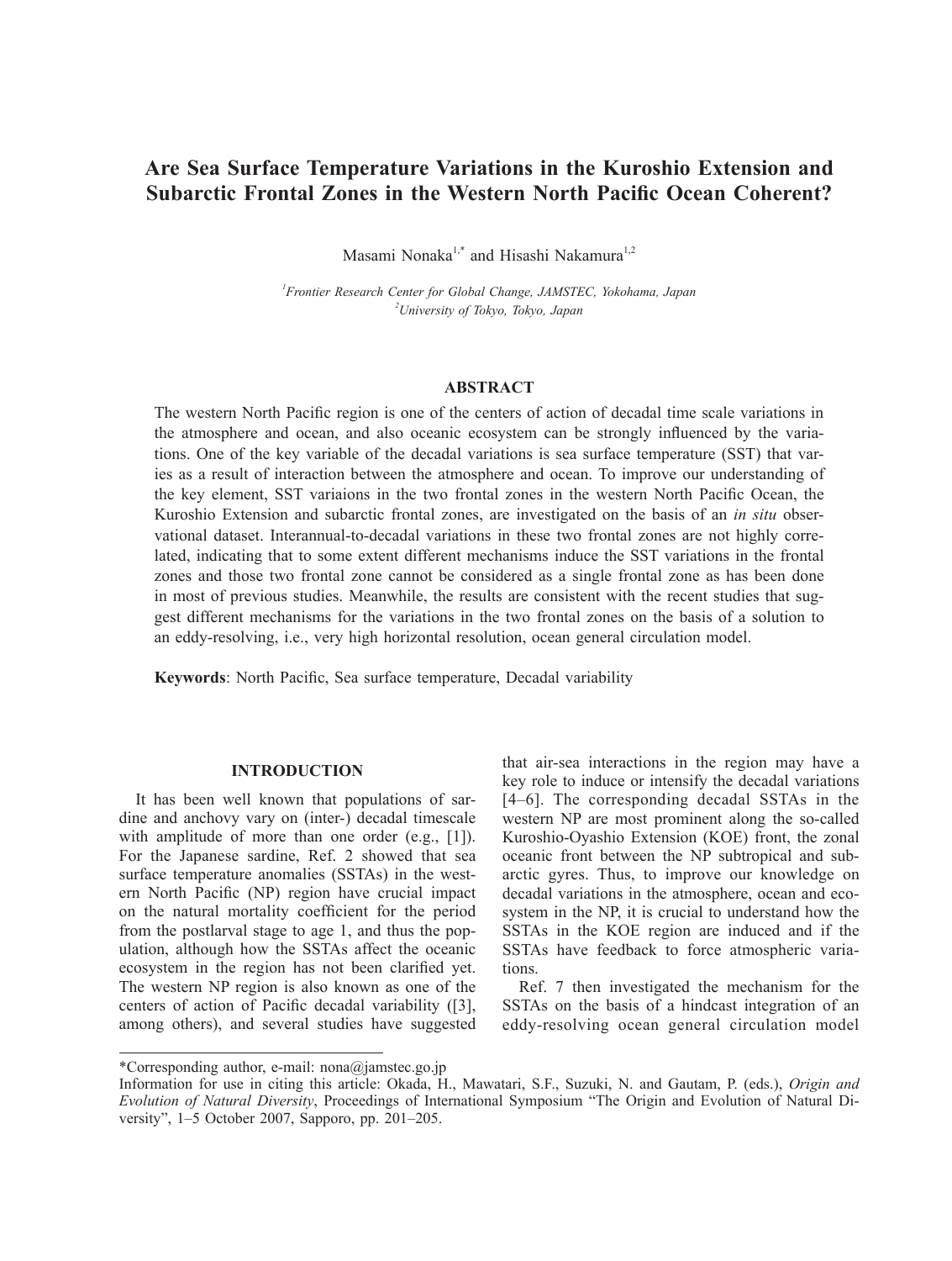(OGCM), the OGCM for the Earth Simulator (OFES) [8, 9], focusing on variations in the Kuroshio Extension frontal zone (KEFZ,  $\sim$  35°N) and in the Oyashio Extension, the subarctic, frontal zone  $(SAFZ_{,} \sim 42^{\circ}N)$ , the two prominent frontal zones in the KOE region. Their results indicated that decadal SSTAs in the western NP region have their maxima in the two frontal zones, especially in the SAFZ, where SST has the largest meridional gradient (Fig. 1), suggesting importance of meridional migration of the fontal zones. Latitude-depth section of temperature difference apparently shows that the two frontal zones migrate meridionally in association with the decadal SSTAs, inducing temperature anomalies in the surface (subsurface) layer in the SAFZ (KEFZ) due to different vertical structures of the frontal zones (Fig. 2). Although vertical displacement of thermocline also has some contribution to subsurface temperature anomaly, influences of the associated changes in warm water advection by the Kuroshio Extension Current are not apparent in the model.

In the SAFZ, heat flux anomalies appear in association with the SST anomalies, and the former tend to damp the latter, indicating that the SST anomalies are not caused by atmospheric thermal forcing [7]. In other words, the SST anomalies induced in the frontal zone by the aforementioned oceanic processes can have feedback on the atmosphere through modifying heat flux to the atmosphere. This cool (warm) SST-downward (upward) surface heat flux anomaly relation is also shown by Ref. 10 in the SAFZ on the basis of an *in situ* observational dataset.

The results of the previous studies indicate that the SAFZ has higher SST variability and higher possibility to affect the atmosphere than the KEFZ, suggesting that the two frontal zones have different properties. Then, do the interannual SSTAs in the SAFZ and KEFZ vary coherently? In this study, we investigate this based on a dataset of observed SST compiled by the Japan Meteorological Agency (JMA-SST).

#### **RESULTS**

Figure 3a indicates that wintertime SST variance is large in the SAFZ, in the Oyashio frontal zone (the western end of the SAFZ with southwest-northeast extending strong SST gradient), and in the upstream region of the KEFZ. To investigate if these SST variations are temporally coherent or not, we plot a simultaneous correlation map (Fig. 3b) of wintertime SST on the area mean SSTAs in a part of the SAFZ (black rectangular in Fig. 3a, b). High correlation region extends along the SAFZ and also to the Oyashio frontal zone. However, correlations gradually decrease southward to the KEFZ, especially in the upstream region (around 140–150°E), and negative correlations appear to the south of 35°N, the southern recirculation region of the Kuroshio Extension Current. Consequently simultaneous correlations between the SAFZ and the KEFZ are less than 0.5, and lower in the upstream region.

Time series of area mean SSTAs in the SAFZ and in the upstream KEFZ (32°–38°N, 141°–153°E, following Ref. 11) indicate that they are not coherent



**Fig. 1** Wintertime (January-March) mean SST fields over the North Pacific based on the OFES hindcast simulation. Contours indicate the five-winter mean for 1984–88 (every 1ºC), and shading indicates the difference of that mean field from another five-winter mean for 1968–72, as indicated to the right of the panel.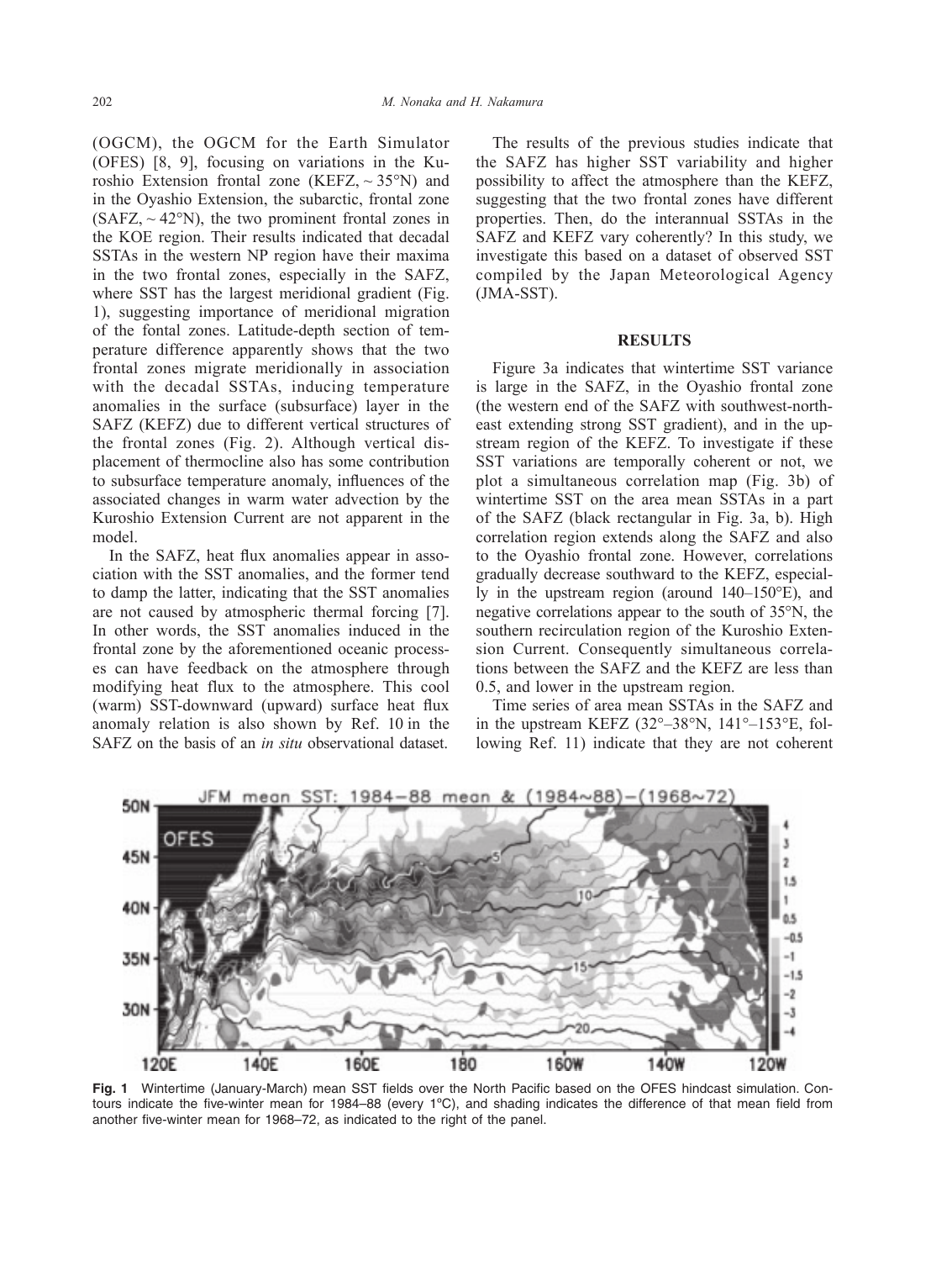

**Fig. 2** Latitude-depth sections of five-winter (January-March) mean temperature fields for the (top) 1968–72, and (bottom) 1984–88 periods averaged between 145° and 160°E based on the OFES hindcast simulation. Contour intervals are 1°C, and the temperature anomalies from the 1950–2003 mean field are plotted with shading, as indicated below the bottom panel.

on interannual and also decadal time scales (for example, from the end of 1960s to the early 1970s, SSTAs tend to be positive in the SAFZ but they tend to be slightly negative in the KEFZ, and negative peak in the 1980s appeared several years earlier in the KEFZ than in the SAFZ). As a result, their correlation coefficient (r) is only 0.37, and if we see area mean SSTA in [32°–36°N, 141°–153°E], excluding the Oyashio frontal zone from the upstream KEFZ in Ref. 11, their correlation becomes lower further to  $r = 0.15$  (Fig. 3c, thin line). These results indicate that SST variations in the SAFZ and in the KEFZ are not highly correlative, and it can be misleading to consider them as one single frontal zone as has been done in most of previous studies on variations in the western NP Ocean, owing to rather coarse horizontal resolution of the models or datasets used.

#### **SUMMARY AND DISCUSSION**

In this study, we investigate whether interannual variations in the two frontal zones in the so-called KOE region, the KEFZ and the SAFZ, are coherent on the basis of an observational SST data product, JMA-SST. The result of the correlation analysis indicates that the interannual-to-decadal SST variations in the SAFZ and KEFZ are not highly correlative, indicating that to some extent those variations are governed by different mechanisms.

Previous studies have suggested that decadal timescale variations in the KOE region are strongly influenced by westward propagation of Rossby waves driven by wind-stress curl anomalies over the central portion of the North Pacific ([12, 13] among others). Ref. 7 confirmed this process in the KEFZ on the basis of an eddy-resolving OGCM, while Ref. 14 further pointed out a probable role of some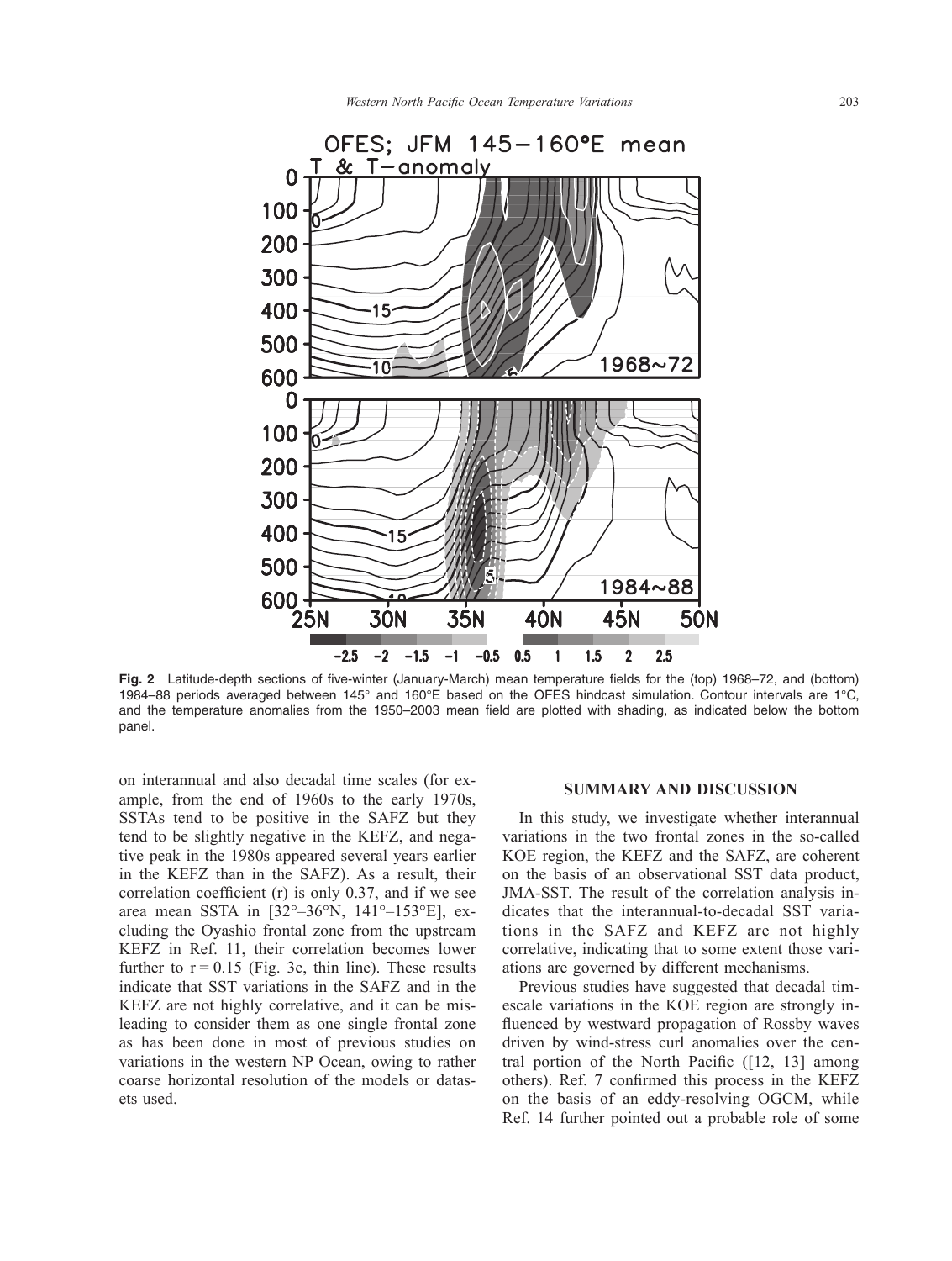

JMA-SST correlation based on SAF SST (1950-1999)

**Fig. 3** Winter (January-March) mean SST based on the JMA-SST for 1950–1999. (a) Long-year mean (contours with intervals of 1°C) and standard deviations of interannual variations (shadings as indicated to the right of the panel). (b) Simultaneous correlation map of winter mean SST on the area mean SSTA in [38.5°–43.5N, 155.5°–175.5°E] in the SAFZ (black rectangular in the panels a and b). (c) Time series of area mean SSTAs standardized by their standard deviations for [38.5°–43.5N, 155.5°–175.5°E] (thick solid line), [32°–38°N, 141°–153°E] (thick dashed line), and [32°–36°N, 141°–153°E] (thin dashed line).